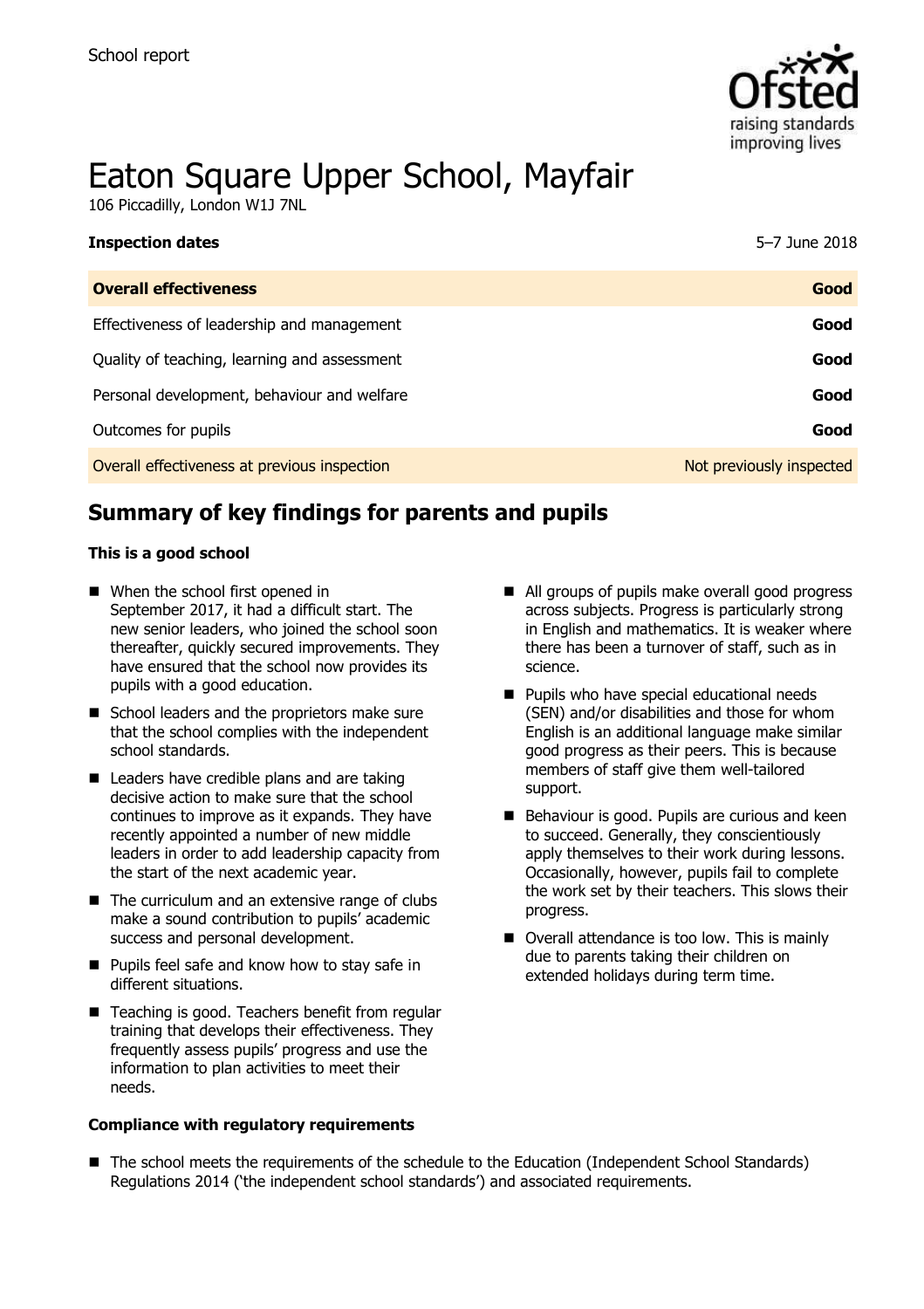

# **Full report**

### **What does the school need to do to improve further?**

- **IMPROVE THEORY IMPLE IMPROVE TEACHING And pupils' outcomes by teachers ensuring that all pupils routinely** complete their work.
- **IMPROVE THE EFFECT IVE ASSET IS A LIME STARK IN EXAMPLE IN EXAMPLE IS EXAMPLE IT IS A LIME IS A LIME IS A LIME I** processes for checking pupils' progress across the subjects so that they can hold teachers to account for their pupils' progress.
- **Increase rates of attendance by helping parents to understand that their child's prolonged** absence can have a detrimental impact on their child's outcomes.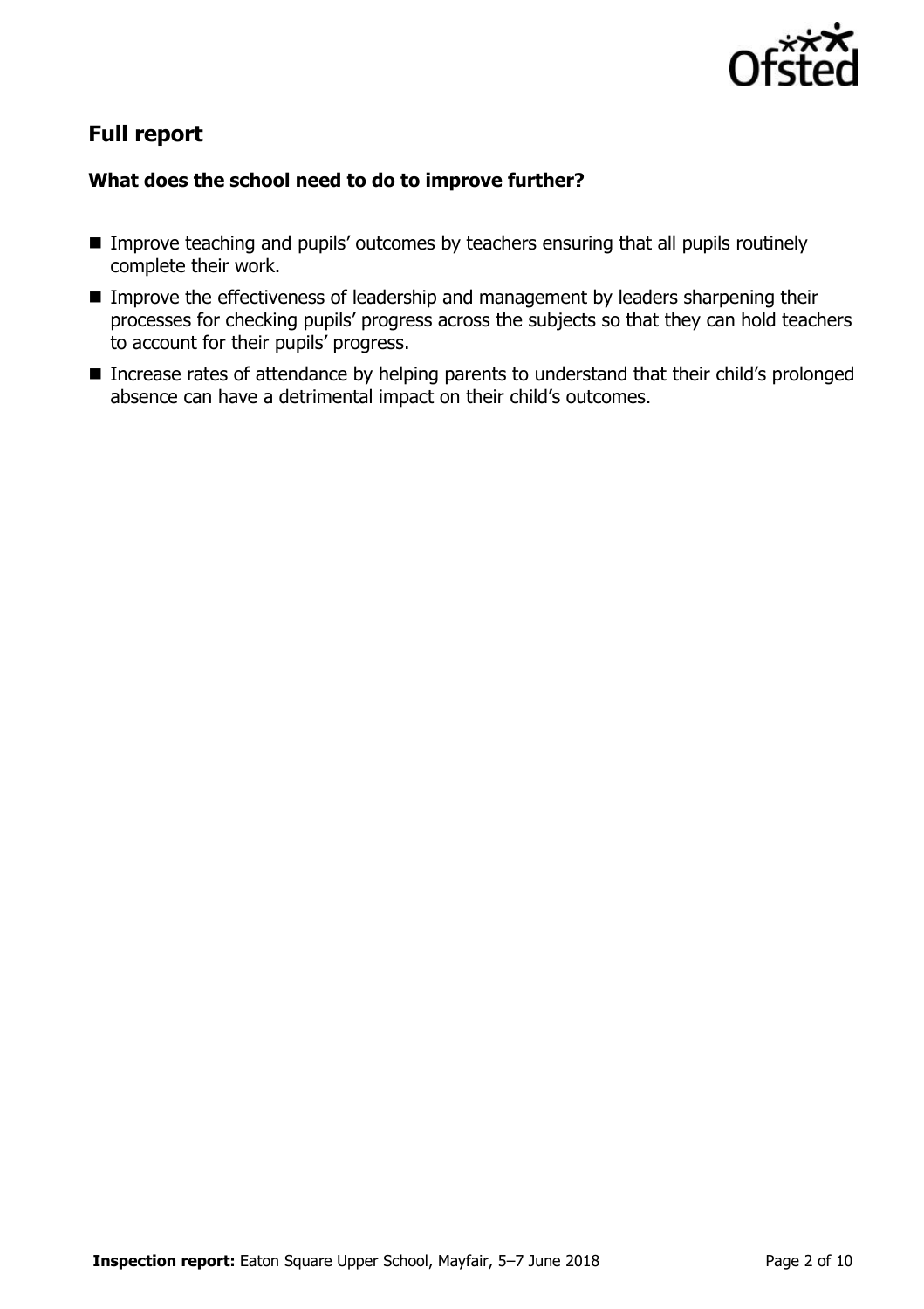

# **Inspection judgements**

#### **Effectiveness of leadership and management Good**

- The school got off to a difficult start with the departure of the headteacher and some turnover of teaching staff midway through the autumn term. The proprietors quickly appointed a new headteacher and created two new pastoral leadership posts. They further strengthened leadership with the appointment of an additional headteacher who joined the school later in the year. New leaders rapidly set about making changes that markedly improved teaching and learning, pupils' behaviour and their outcomes. Staffing stabilised and morale is now high. As one member of staff aptly put it: 'Our headteachers are focused on creating a community for pupils to flourish academically and emotionally. They listen to staff for feedback on the best way to achieve our goals.'
- Leaders and teachers benefit from the training and support that they receive as a member of the group of schools owned by the proprietors. The group's executive headteacher and director of education support and challenge senior leaders. Teachers benefit from working with colleagues in the other schools and from sharing best practice. In addition, they welcome developmental feedback from leaders who observe their lessons, and from opportunities to attend bespoke training that meets their personal professional ambitions. As a result, leadership is effective and teaching and pupils' outcomes are good.
- Leaders regularly check each pupil's progress and provide support or extra challenge when needed. However, leaders do not have a sharp enough overview of the progress that groups of pupils make across the subjects to enable them to hold teachers to account.
- Leadership of inclusion is good. Leaders provide targeted support for pupils who need help to catch up. As a result, pupils who have SEN and/or disabilities and those for whom English is an additional language make good academic and personal progress.
- Leaders plan the curriculum so that pupils can study a wide range of subjects. Effective planning ensures that pupils can make good year-on-year progression and deepen their learning. Leaders arrange extra tuition for those Year 8 pupils wishing to sit the 13-plus common entrance examination for the highest performing independent schools. The most able pupils have extra opportunities to challenge themselves. In English, for instance, the most able pupils entered a national essay writing competition. Four of the gifted artists who entered an art competition had their work displayed in the Royal College of Art.
- Leaders enhance the curriculum by offering pupils many clubs, ranging from a variety of sports to chess and debating. Visits such as to Normandy, Paris and the Natural History Museum enrich their learning. Pupils benefit from visitors such as a blind pilot, and from assemblies and tutor time discussions based on the 'thought of the week'. They gain understanding of different people and moral issues from religious studies and personal, social, health and economic education lessons. Pupils, therefore, learn to respect all people, including those with protected characteristics as defined in the 2010 equality act. They also learn to appreciate fundamental British values such as democracy and the rule of law. All these opportunities make a strong contribution to pupils' spiritual, moral, social and cultural development and prepare them well for life in modern Britain.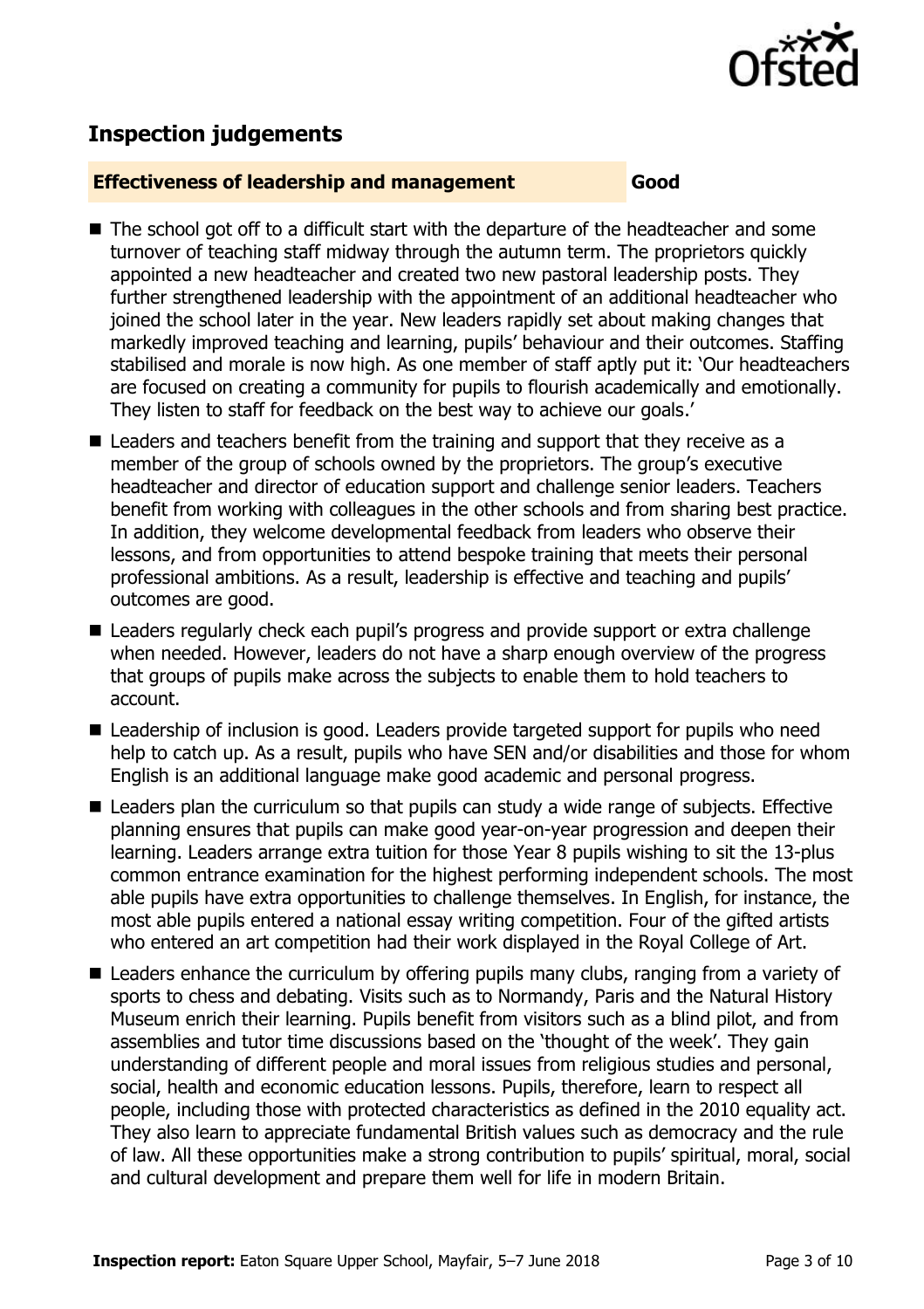

#### **Governance**

- The chair of directors and other directors of the proprietorial company make up the board of governors.
- The chair and other governors regularly visit the school. One of the governors works across the group's schools as the director of education. As he bases himself in this school, he has almost daily contact with members of staff and pupils. Governors are, therefore, well informed about all aspects of the school's work. They both support and challenge leaders to improve the school. They make sure that school leaders and all other staff benefit from collaborating with colleagues across the group's schools as well as from joint training sessions.
- Governors established this new school and were successful in recruiting enough pupils to open with three year groups, Years 7, 8 and 9. They have made a good start in implementing their vision of establishing a high-performing non-selective independent secondary school.
- Governors and school leaders make sure that the school meets the independent school standards and other requirements.

#### **Safeguarding**

- The arrangements for safeguarding are effective. A number of school leaders undertook the training for designated safeguarding leaders. All members of staff complete online refresher safeguarding training plus training on the 'Prevent' duty with regard to radicalisation and extremism.
- $\blacksquare$  Members of staff are aware of the potential safeguarding and welfare issues that might occur in the school community. They are alert and report any concerns that arise.
- Leaders work closely with external agencies and parents and carers to make sure that pupils are safe.
- Leaders organised for an external agency to deliver separate workshops for pupils, staff and parents on a range of safeguarding issues such as cyber bullying, safe internet use and identifying fake news.
- The school publishes its safeguarding policy on its website. The policy has due regard to current government requirements.

#### **Quality of teaching, learning and assessment Good**

- Effective teaching enables pupils to make good progress.
- Typically, teachers have expertise in their subject areas. They prepare lessons that progressively build on pupils' prior knowledge and understanding. Through regular assessments, teachers know how well their pupils are learning and set activities that meet pupils' needs and abilities. Teachers refuse to accept superficial answers to their questions. They probe pupils' responses to make them think more deeply. Teachers have established good routines for hard work. Classrooms are a safe environment in which pupils feel confident to ask questions and express their opinions without fear of ridicule. As a result, pupils make strong progress.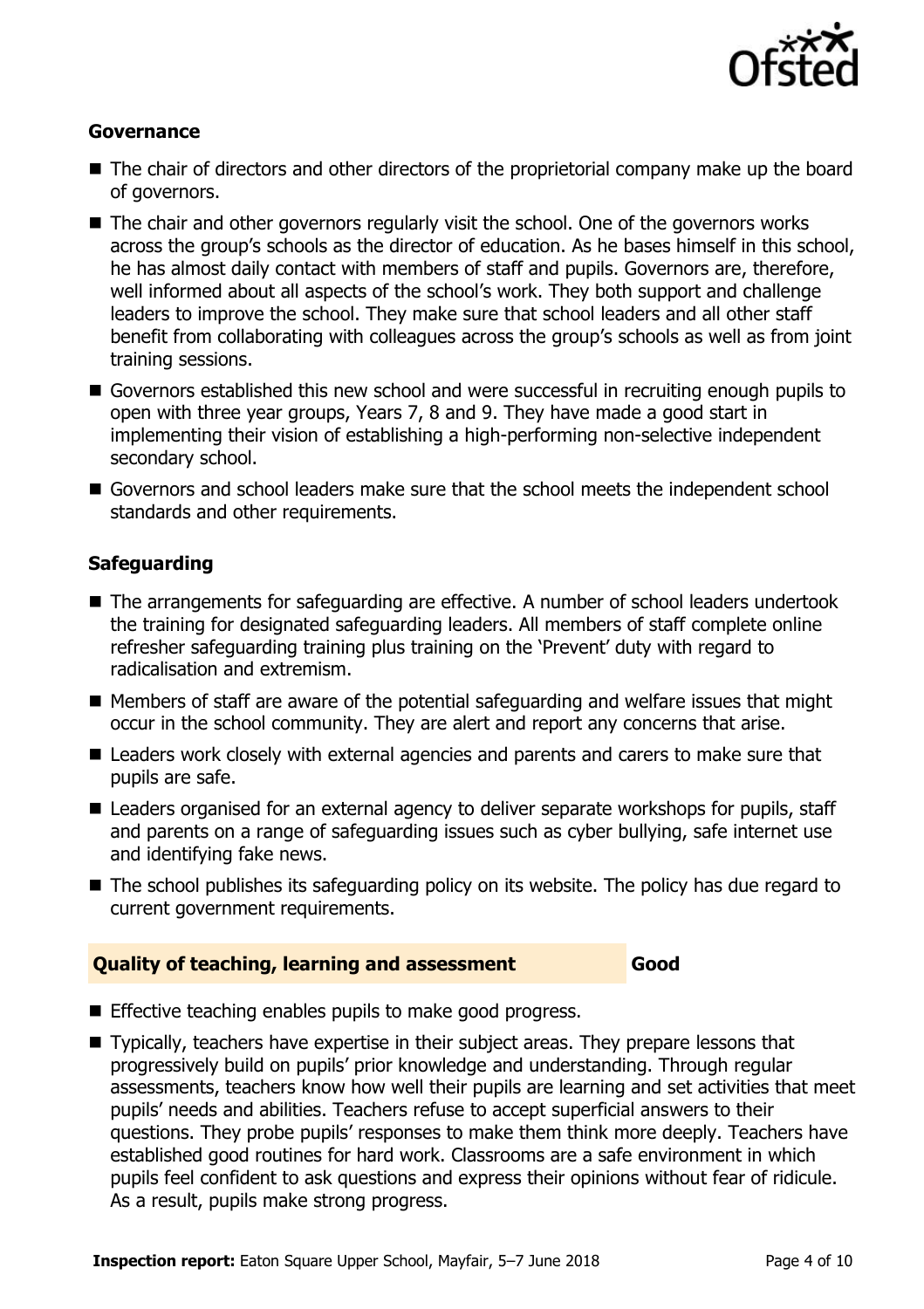

- $\blacksquare$  In a few instances, such as where there has been a turnover of teaching staff, teaching is less effective as these routines are not as well established.
- Teachers and additional adults provide pupils who need to catch up with effective support and tailored resources so that they become successful learners. Teachers give the most able pupils more challenging work to stretch and deepen their learning. The most able Year 9 mathematicians, for example, learn advanced mathematics and practise answering higher-tier GCSE examination questions.
- In line with the school's policy, teachers set homework that consolidates pupils' learning. In addition, homework sometimes requires pupils to do research and prepare a presentation that they have to make to their peers. These opportunities expand pupils' knowledge and make a good contribution in developing their confidence and speaking skills.
- In line with the school's policy, teachers give pupils feedback on their work and expect pupils to correct their work or answer a question designed to challenge them.
- Occasionally, pupils do not complete the tasks, including homework, that their teachers set them. When this occurs, pupils' learning does not reach the standards that their teachers planned.

#### **Personal development, behaviour and welfare Good**

#### **Personal development and welfare**

- The school's work to promote pupils' personal development and welfare is good.
- Leaders and teachers encourage pupils to share their views and ideas. Pupils are ambitious, articulate and self-assured. They value learning about each other's cultures and enjoy participating in the range of extra-curricular activities on offer.
- In addition to physical education lessons, pupils take part in many extra-curricular sportsrelated activities. They learn about healthy diet and the dangers of substance abuse. All pupils attended a first-aid training workshop. In these ways, leaders make sure that pupils understand how to keep themselves physically healthy. Leaders recently arranged training for staff on how to support pupils' emotional well-being and are at the early stages of delivering sessions for promoting pupils' mental health.
- **Pupils are aware of the different types of bullying, including through social media. They** say that leaders deal effectively with the rare instances of bullying and that there is no racism in this diverse school community.
- **Pupils contribute to the community by assisting at the preparatory school's sports day and** by raising funds for charity, for instance.
- Leaders enhance pupils' personal development through opportunities such as learning to play musical instruments, joining the choir, participating in the school's termly performances and visits to places of interest, such as art galleries. They have arranged for pupils to perform to audiences beyond the school community. Shortly, for instance, the choir will be performing at the Queens College Chapel in Cambridge.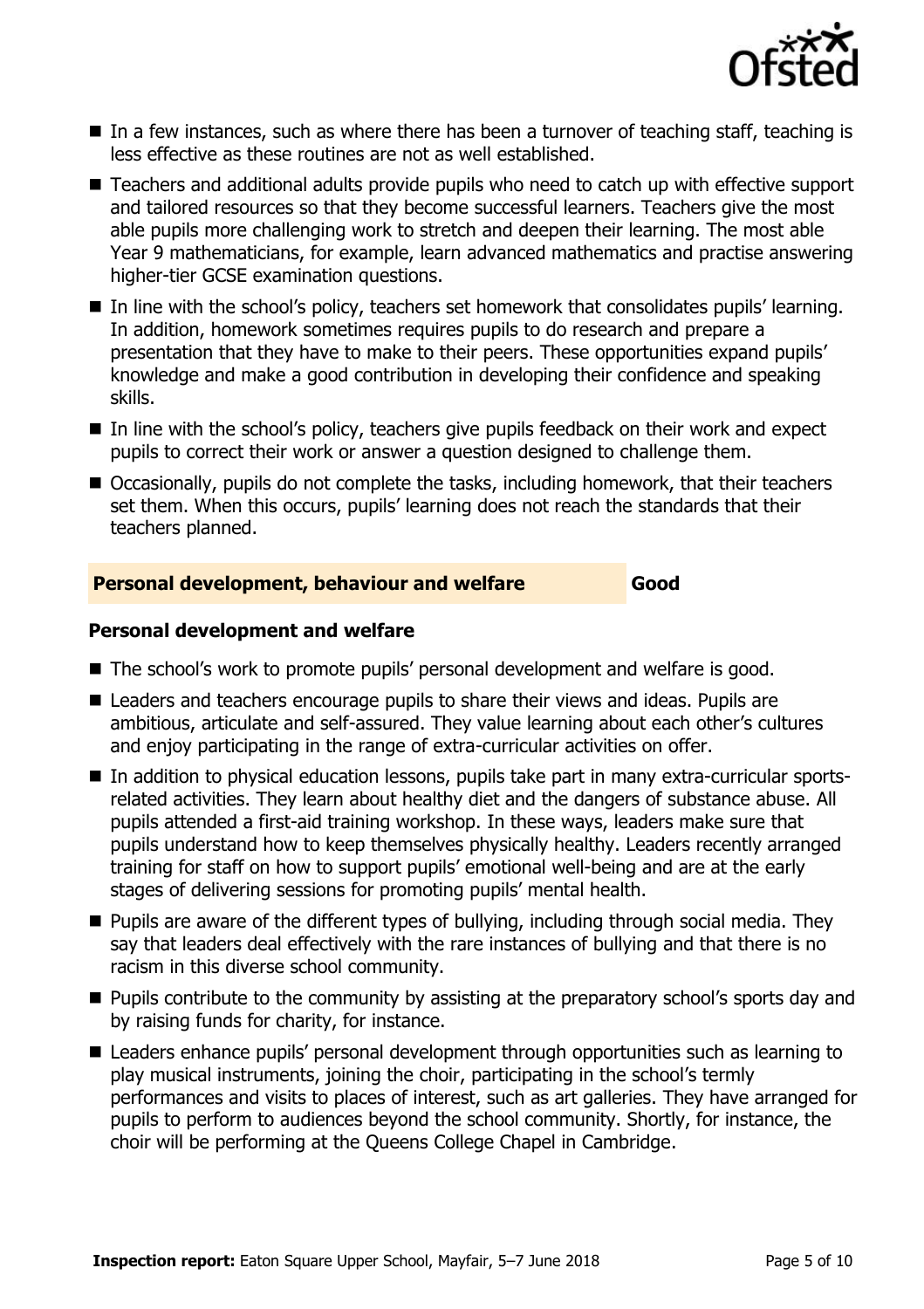

#### **Behaviour**

- $\blacksquare$  The behaviour of pupils is good. Behaviour improved markedly when the new leaders raised expectations and introduced new policies and routines at the end of the autumn term.
- **Pupils are polite and welcoming to visitors. They are proud of their school. They move** sensibly around the school, including when navigating the narrow staircases.
- **Pupils are inquisitive and are keen to learn. They work hard in lessons and try their best.** They work well by themselves, in pairs and groups. They gladly assist their peers who need help. Occasionally, when teaching is less inspiring, there is some low-level disruption.
- Although most pupils attend school regularly, there are some whose overall absence is too high. Often this is because parents take their children away during term time. This lack of attendance inhibits those pupils from reaching their full potential.

#### **Outcomes for pupils Good Good**

- **Pupils who joined this new school, including those from overseas, arrived with varying** standards in all subjects.
- **Inspection evidence confirms the leaders' view, that since the start of the year, pupils** have made overall good progress. Progress in English and mathematics has been particularly substantial. Progress has been strong in almost all other subjects. It has been weaker, however, where there have been difficulties in retaining staff, such as in science.
- Pupils who have SEN and/or disabilities and those for whom English is an additional language make similar good progress as their peers. This is because leaders provide them with timely, well-targeted support.
- The most able pupils make good progress because teachers set them difficult work and offer them challenging enrichment activities.
- **Progress is not outstanding as pupils do not routinely complete all the work that their** teachers set them, and because of some of the staffing instability during the year.
- **Pupils are well prepared for continuing their education next year, and for their future lives** in modern Britain.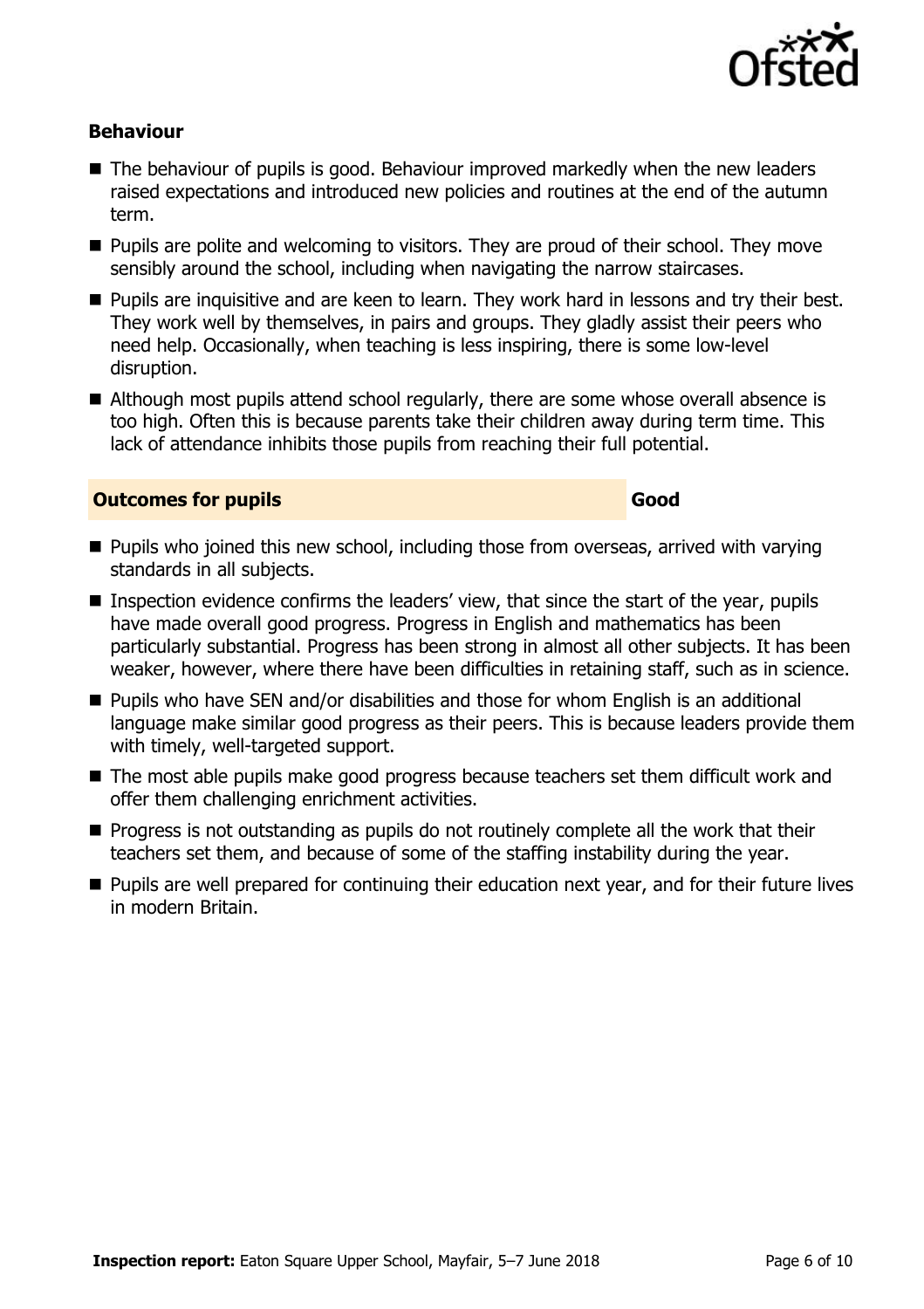

# **School details**

| Unique reference number | 144795   |
|-------------------------|----------|
| DfE registration number | 213/6004 |
| Inspection number       | 10044420 |

This inspection was carried out under section 109(1) and (2) of the Education and Skills Act 2008, the purpose of which is to advise the Secretary of State for Education about the school's suitability for continued registration as an independent school.

| Type of school                      | Independent secondary day school         |
|-------------------------------------|------------------------------------------|
| School category                     | Independent school                       |
| Age range of pupils                 | 11 to 18                                 |
| Gender of pupils                    | Mixed                                    |
| Number of pupils on the school roll | 111                                      |
| Proprietor                          | Minerva Education Holdco Ltd             |
| Chair                               | Elaine Simpson                           |
| <b>Headteachers</b>                 | John Wilson<br><b>Caroline Townshend</b> |
| Annual fees (day pupils)            | £21,750–£22,500                          |
| Telephone number                    | 020 7491 7393                            |
| Website                             | www.eatonsquaremayfair.com               |
| <b>Email address</b>                | office@eatonsquaremayfair.com            |
| Date of previous inspection         | Not previously inspected                 |

#### **Information about this school**

- Eaton Square Upper School is an independent co-educational day school registered to educate 420 pupils aged from 11 to 18. The school opened in September 2017. There are currently 111 pupils aged from 11 to 14.
- The school is located in Mayfair, in the London borough of Westminster. It is part of the Eaton Square Schools Group.
- There have been substantial changes since Ofsted's pre-registration inspection in June 2017. The new headteacher took up his post in November 2017 and an additional headteacher joined the school in April 2018. There have been some changes to staffing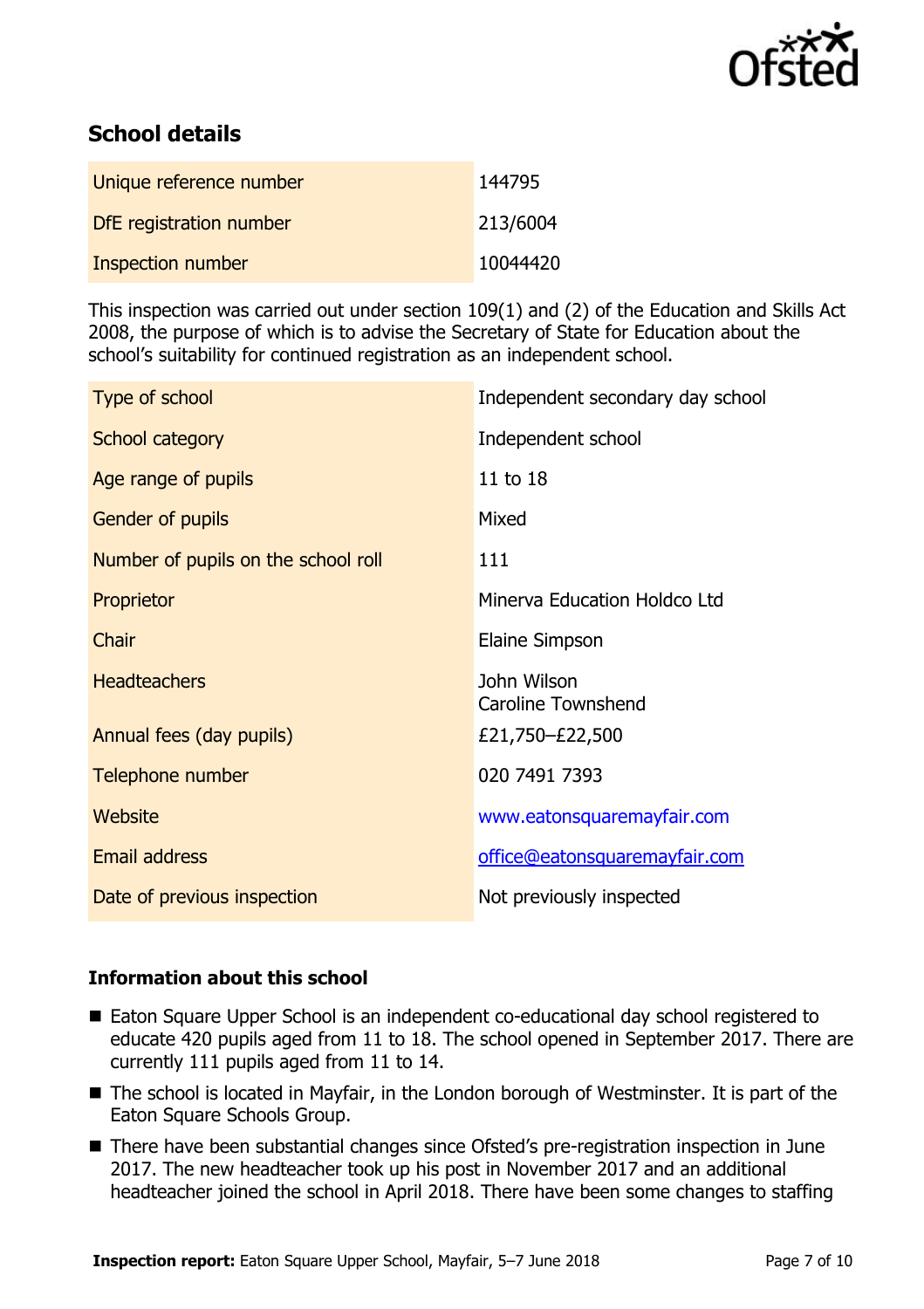

and the current chair of governors replaced the previous chair in May 2018. She had previously been the chair of the group.

- This was the school's first standard inspection.
- $\blacksquare$  The school does not use any alternative provision.
- The school's aims include, 'to offer academic excellence within excellent facilities, and to develop a purposeful attitude, self-confidence and a respect for others; developing trust, truth and a strong sense of community'.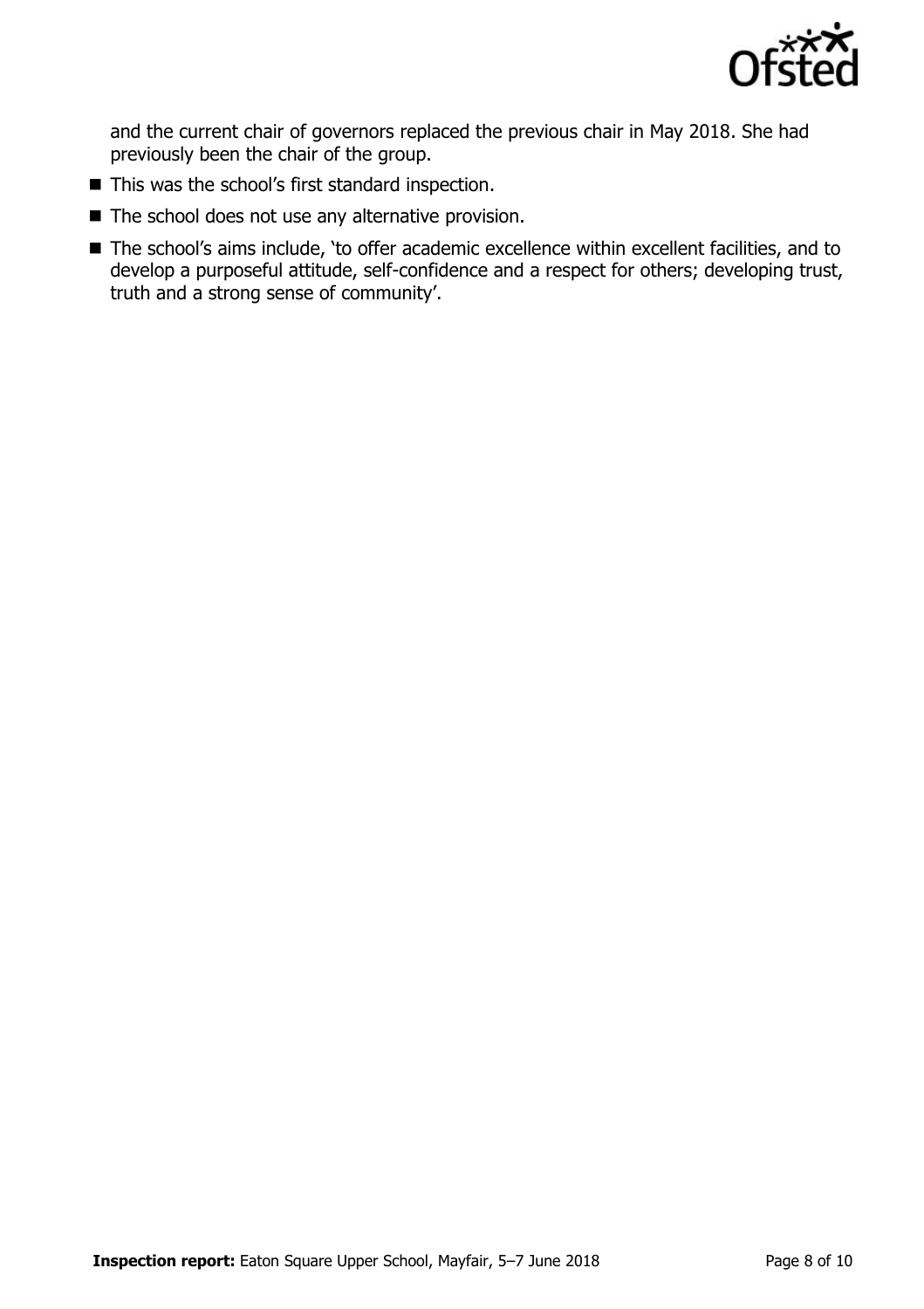

# **Information about this inspection**

- The inspection was carried out with one day's notice.
- Inspectors observed learning in 13 classrooms, most of which were visited with senior leaders.
- Inspectors scrutinised samples of pupils' work. They checked the school's information about pupils' progress.
- Inspectors spoke with the headteachers, other leaders, teachers and other members of staff. They also met with the chair of the proprietorial body and the director of education. Inspectors had formal discussions with a group of pupils and various informal discussions with pupils during social times and lessons.
- Inspectors took account of the 13 responses to Ofsted's questionnaire for parents and parents' additional written comments. Inspectors also spoke with parents at the start of the school day. Inspectors considered the 14 responses to the staff questionnaire.
- Inspectors checked documentation, policies and all aspects of the school's work for compliance with the independent school standards.

#### **Inspection team**

David Radomsky, lead inspector **David Radomsky, lead inspector** 

**Alison Moore Ofsted Inspector**